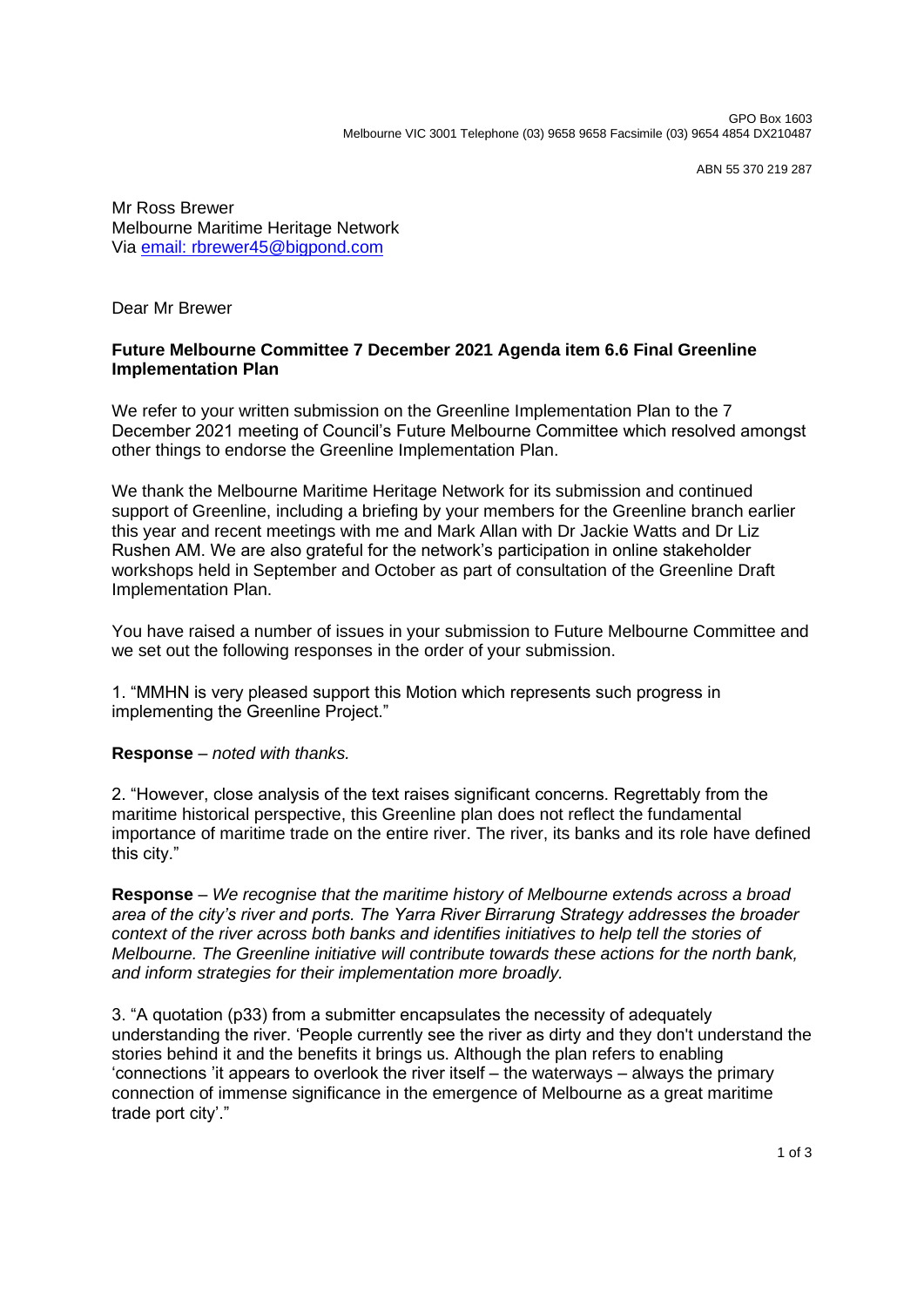**Response** *- The implementation plan for Greenline builds on the broader strategic work of State Government with the Birrarung Act and the Draft Yarra Strategic Plan, and the City of Melbourne's Yarra River Birrarung Strategy 2019, which bring focus to the importance of the river to Melbourne. The Greenline initiative presents a plan to revitalise the north bank, shifting the city's focus back to the river and contribute to building greater knowledge about the waterway and its relationship to and with the surrounding land. The implementation plan does have a focus on the north bank of the Yarra and its relationship with the waterway. The intent of the Greenline is to enable co-ordination and collaboration of the various agencies and communities involved in management of the land and waterway to recognise and celebrate the value of the river to the city.*

4. The river and its banks must be recognised and understood by planners as a single entity with a continuous and significant maritime trade presence not only along the entire north bank of the inner reaches of the Yarra but extending around into Victoria Harbour. Given that Lendlease now predicts development to the tip of Collins Wharf may take another 15 years, and given the dire need to activate Docklands, MMHN strongly encourages the CoM to modify this current Greenline implementation plan in such a way as to incorporate Harbour Esplanade and New Quay Promenade.

**Response** *– In connecting the full north bank of the Yarra between the Bolte Bridge and Birrarung Marr, the Greenline initiative is seeking to engage with the developer and Development Victoria to integrate and optimise the experience of the river and its public spaces. The study area of the Greenline is inclusive of the Collins Wharf development precinct and we will be looking at opportunities to connect with Victoria Harbour, realising benefits and supporting the continued development and enrichment of experiences in Docklands.*

5. "MMHN proposes a low-cost extension of Greenline to effectively encircle Melbourne's heritage-listed Victoria Harbour. and potentially activate Docklands businesses by drawing both local and international visitors. Two legitimate existing waterways 'precincts '- Harbour Esplanade Precinct and New Quay Precinct could be easily generate public visitation by installation of informational and directional signage at the end of Jim Stynes Bridge that could direct the public across to Harbour Esplanade. Victoria Harbour is known to have been the site of the Blue Lake/Swamp, which was pre-contact, an abundant source of food. This should certainly feature in a Greenline' precinct'."

**Response** *– In defining the scope and extent of the Greenline, ultimately the clarity of the river's north bank was determined as the focus for this initiative. It is intended that this initiative will enable the connection of the city river with the Docklands, the Moonee Ponds Creek (and the former blue lake/swamp), and to Fishermans Bend, driving visitation and ease of movement for pedestrians.*

6. We reconfirm that MMHN is strongly supportive of Greenline and it must ensure historical accuracy, which lends reputational credibility to this city. We feel designated 'precinct 'names should strive for historical accuracy. For example - Parts of the north bank were radically re-configured post-settlement (e.g. Collins Wharf and Victoria Harbour). Yet the 'precinct 'is designated 'Salt Water Wharf Precinct 'when the wharf was created as maritime mercantile infrastructure. MMHN takes the view meaningless name 'Eco Park 'is not appropriate on this site, which so clearly features significant maritime harbour infrastructure. e.g. navigation aids and the heritage– listed Harbour Trust Tower.